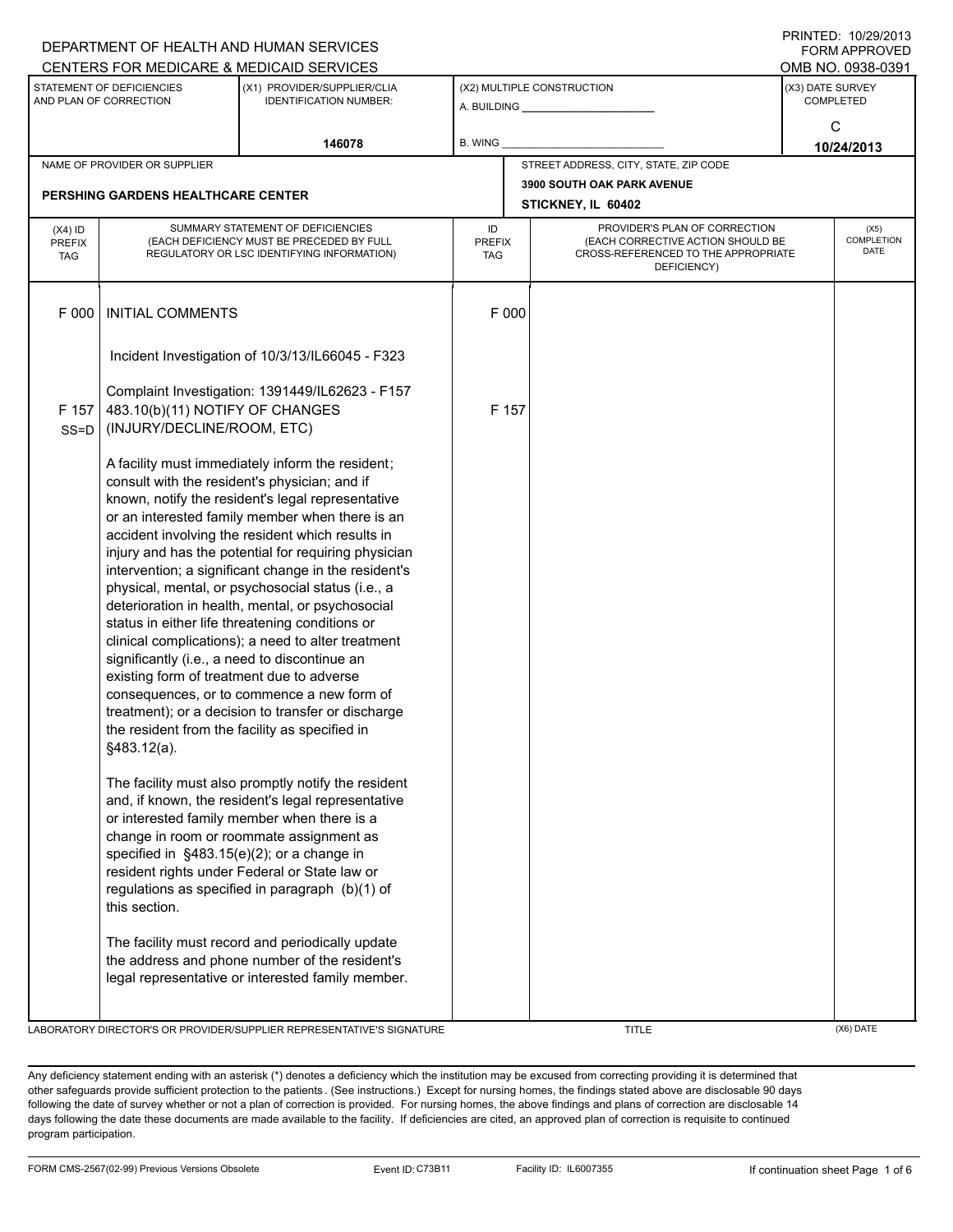|                                                     |                                                                                                                                                                                                                                                                                                                                                                                                                                                                                                                                                                                                                                                                                                                                                                                                                                                                                                                                                                                                                                                                                                                                                                                                                                                                                                                                                                                                     | DEPARTMENT OF HEALTH AND HUMAN SERVICES<br>CENTERS FOR MEDICARE & MEDICAID SERVICES                                                                                                                         |                                   |                    |                                                                                                                          |  | FININILU. IVIZYIZU IJ<br><b>FORM APPROVED</b><br>OMB NO. 0938-0391 |  |  |
|-----------------------------------------------------|-----------------------------------------------------------------------------------------------------------------------------------------------------------------------------------------------------------------------------------------------------------------------------------------------------------------------------------------------------------------------------------------------------------------------------------------------------------------------------------------------------------------------------------------------------------------------------------------------------------------------------------------------------------------------------------------------------------------------------------------------------------------------------------------------------------------------------------------------------------------------------------------------------------------------------------------------------------------------------------------------------------------------------------------------------------------------------------------------------------------------------------------------------------------------------------------------------------------------------------------------------------------------------------------------------------------------------------------------------------------------------------------------------|-------------------------------------------------------------------------------------------------------------------------------------------------------------------------------------------------------------|-----------------------------------|--------------------|--------------------------------------------------------------------------------------------------------------------------|--|--------------------------------------------------------------------|--|--|
| STATEMENT OF DEFICIENCIES<br>AND PLAN OF CORRECTION |                                                                                                                                                                                                                                                                                                                                                                                                                                                                                                                                                                                                                                                                                                                                                                                                                                                                                                                                                                                                                                                                                                                                                                                                                                                                                                                                                                                                     | (X1) PROVIDER/SUPPLIER/CLIA<br><b>IDENTIFICATION NUMBER:</b>                                                                                                                                                |                                   |                    | (X2) MULTIPLE CONSTRUCTION                                                                                               |  | (X3) DATE SURVEY<br><b>COMPLETED</b>                               |  |  |
|                                                     |                                                                                                                                                                                                                                                                                                                                                                                                                                                                                                                                                                                                                                                                                                                                                                                                                                                                                                                                                                                                                                                                                                                                                                                                                                                                                                                                                                                                     | 146078                                                                                                                                                                                                      | <b>B. WING</b>                    |                    |                                                                                                                          |  | C<br>10/24/2013                                                    |  |  |
|                                                     | NAME OF PROVIDER OR SUPPLIER                                                                                                                                                                                                                                                                                                                                                                                                                                                                                                                                                                                                                                                                                                                                                                                                                                                                                                                                                                                                                                                                                                                                                                                                                                                                                                                                                                        |                                                                                                                                                                                                             |                                   |                    | STREET ADDRESS, CITY, STATE, ZIP CODE                                                                                    |  |                                                                    |  |  |
|                                                     |                                                                                                                                                                                                                                                                                                                                                                                                                                                                                                                                                                                                                                                                                                                                                                                                                                                                                                                                                                                                                                                                                                                                                                                                                                                                                                                                                                                                     |                                                                                                                                                                                                             |                                   |                    | <b>3900 SOUTH OAK PARK AVENUE</b>                                                                                        |  |                                                                    |  |  |
|                                                     | <b>PERSHING GARDENS HEALTHCARE CENTER</b>                                                                                                                                                                                                                                                                                                                                                                                                                                                                                                                                                                                                                                                                                                                                                                                                                                                                                                                                                                                                                                                                                                                                                                                                                                                                                                                                                           |                                                                                                                                                                                                             |                                   | STICKNEY, IL 60402 |                                                                                                                          |  |                                                                    |  |  |
| $(X4)$ ID<br><b>PREFIX</b><br><b>TAG</b>            | SUMMARY STATEMENT OF DEFICIENCIES<br>(EACH DEFICIENCY MUST BE PRECEDED BY FULL<br>REGULATORY OR LSC IDENTIFYING INFORMATION)                                                                                                                                                                                                                                                                                                                                                                                                                                                                                                                                                                                                                                                                                                                                                                                                                                                                                                                                                                                                                                                                                                                                                                                                                                                                        |                                                                                                                                                                                                             | ID<br><b>PREFIX</b><br><b>TAG</b> |                    | PROVIDER'S PLAN OF CORRECTION<br>(EACH CORRECTIVE ACTION SHOULD BE<br>CROSS-REFERENCED TO THE APPROPRIATE<br>DEFICIENCY) |  | (X5)<br>COMPLETION<br><b>DATE</b>                                  |  |  |
| F 157                                               | Continued From page 1                                                                                                                                                                                                                                                                                                                                                                                                                                                                                                                                                                                                                                                                                                                                                                                                                                                                                                                                                                                                                                                                                                                                                                                                                                                                                                                                                                               |                                                                                                                                                                                                             |                                   | F 157              |                                                                                                                          |  |                                                                    |  |  |
|                                                     | by:<br>failed to follow their policy and notify the<br>sample of 7.                                                                                                                                                                                                                                                                                                                                                                                                                                                                                                                                                                                                                                                                                                                                                                                                                                                                                                                                                                                                                                                                                                                                                                                                                                                                                                                                 | This REQUIREMENT is not met as evidenced<br>Based on interview and record review the facility<br>responsible party of a transfer to the hospital for 1<br>of 3 residents (R4) reviewed for transfers in the |                                   |                    |                                                                                                                          |  |                                                                    |  |  |
|                                                     | Findings include:                                                                                                                                                                                                                                                                                                                                                                                                                                                                                                                                                                                                                                                                                                                                                                                                                                                                                                                                                                                                                                                                                                                                                                                                                                                                                                                                                                                   |                                                                                                                                                                                                             |                                   |                    |                                                                                                                          |  |                                                                    |  |  |
|                                                     | Closed record documents R4 was admitted to the<br>facility on 1/9/13. Nurse Notes 1/9/13 through<br>1/16/13 document resistance to care, agitated<br>behavior, and physical behaviors toward staff.<br>Nurse Note 1/12/13 and 1/15/13 document R4<br>was physically aggressive toward staff. On<br>1/16/13 at 12:30am, R4 was transferred to the<br>hospital for a psych eval. R4 returned to the<br>facility 7 hours later at 7:30am. Nursing Medicare<br>Documentation does not show any evidence of<br>staff notifying R4's wife of the transfer to the<br>hospital. Nurse Note 1/19/13, 3 days after the<br>transfer to the hospital, documents "no family<br>member listed to call." R4's Admission Face<br>Sheet has "none listed" under the heading<br>"Contacts". Continuity of Care Document does<br>not have any contact information documented.<br>On 10/23/13 at 11:25am, E2(Director of Nursing)<br>stated that staff are to notify the family of a<br>change in condition or transfer to the hospital. E2<br>stated R4's family went to E1(Administrator) and<br>told him they weren't called when R4 was<br>transferred to the hospital on 1/16/13. E2 stated<br>she found out from E1 after R4 was discharged<br>from the facility.<br>On 10/23/13 at 12:35pm, E1 stated he does not<br>remember speaking to R4's responsible party<br>regarding no notification of transfer to the |                                                                                                                                                                                                             |                                   |                    |                                                                                                                          |  |                                                                    |  |  |

FORM CMS-2567(02-99) Previous Versions Obsolete Event ID:C73B11 Facility ID: IL6007355 If continuation sheet Page 2 of 6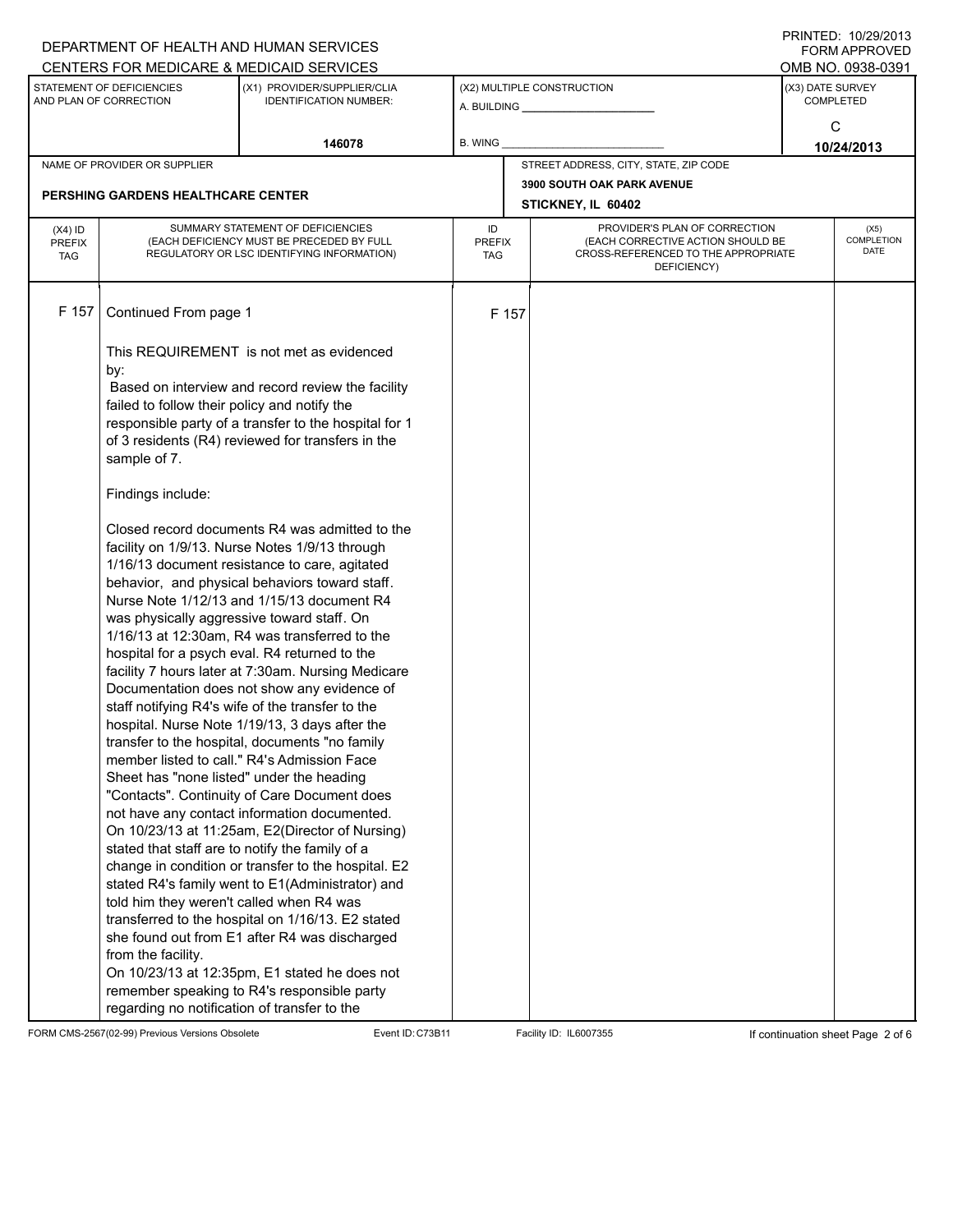|                                          |                                                                                                                                                                                                                                                                                                                                                                                                                                                                                                                                                                                                                                                           | DEPARTMENT OF HEALTH AND HUMAN SERVICES<br>CENTERS FOR MEDICARE & MEDICAID SERVICES                                                                                                                                                                                                                                                                                                                                                                                                  |                |                                                         |                                                                                                                                                               |                                      | FININILU. IVZYZVIJ<br>FORM APPROVED<br>OMB NO. 0938-0391 |  |  |
|------------------------------------------|-----------------------------------------------------------------------------------------------------------------------------------------------------------------------------------------------------------------------------------------------------------------------------------------------------------------------------------------------------------------------------------------------------------------------------------------------------------------------------------------------------------------------------------------------------------------------------------------------------------------------------------------------------------|--------------------------------------------------------------------------------------------------------------------------------------------------------------------------------------------------------------------------------------------------------------------------------------------------------------------------------------------------------------------------------------------------------------------------------------------------------------------------------------|----------------|---------------------------------------------------------|---------------------------------------------------------------------------------------------------------------------------------------------------------------|--------------------------------------|----------------------------------------------------------|--|--|
|                                          | STATEMENT OF DEFICIENCIES<br>AND PLAN OF CORRECTION                                                                                                                                                                                                                                                                                                                                                                                                                                                                                                                                                                                                       | (X1) PROVIDER/SUPPLIER/CLIA<br><b>IDENTIFICATION NUMBER:</b>                                                                                                                                                                                                                                                                                                                                                                                                                         |                |                                                         | (X2) MULTIPLE CONSTRUCTION                                                                                                                                    | (X3) DATE SURVEY<br><b>COMPLETED</b> |                                                          |  |  |
|                                          |                                                                                                                                                                                                                                                                                                                                                                                                                                                                                                                                                                                                                                                           | 146078                                                                                                                                                                                                                                                                                                                                                                                                                                                                               | <b>B. WING</b> |                                                         |                                                                                                                                                               | C<br>10/24/2013                      |                                                          |  |  |
|                                          | NAME OF PROVIDER OR SUPPLIER                                                                                                                                                                                                                                                                                                                                                                                                                                                                                                                                                                                                                              |                                                                                                                                                                                                                                                                                                                                                                                                                                                                                      |                |                                                         | STREET ADDRESS, CITY, STATE, ZIP CODE                                                                                                                         |                                      |                                                          |  |  |
|                                          | <b>PERSHING GARDENS HEALTHCARE CENTER</b>                                                                                                                                                                                                                                                                                                                                                                                                                                                                                                                                                                                                                 |                                                                                                                                                                                                                                                                                                                                                                                                                                                                                      |                | <b>3900 SOUTH OAK PARK AVENUE</b><br>STICKNEY, IL 60402 |                                                                                                                                                               |                                      |                                                          |  |  |
| $(X4)$ ID<br><b>PREFIX</b><br><b>TAG</b> | SUMMARY STATEMENT OF DEFICIENCIES<br>(EACH DEFICIENCY MUST BE PRECEDED BY FULL<br>REGULATORY OR LSC IDENTIFYING INFORMATION)                                                                                                                                                                                                                                                                                                                                                                                                                                                                                                                              |                                                                                                                                                                                                                                                                                                                                                                                                                                                                                      |                | <b>PREFIX</b>                                           | PROVIDER'S PLAN OF CORRECTION<br>(X5)<br>COMPLETION<br>(EACH CORRECTIVE ACTION SHOULD BE<br><b>DATE</b><br>CROSS-REFERENCED TO THE APPROPRIATE<br>DEFICIENCY) |                                      |                                                          |  |  |
| F 157<br>F 323<br>$SS = G$               | Continued From page 2<br>hospital.<br>Z2 (Former nurse) employee file reviewed. Z2<br>was terminated in August 2013, for excessive<br>absenteeism.<br>Change in Condition Policy - Place call to<br>responsible party to notify them of the resident's<br>change in condition.<br>Discharge or Transfer Policy - Notify the<br>representative or other family member.<br>483.25(h) FREE OF ACCIDENT<br>HAZARDS/SUPERVISION/DEVICES<br>The facility must ensure that the resident<br>environment remains as free of accident hazards<br>as is possible; and each resident receives<br>adequate supervision and assistance devices to<br>prevent accidents. |                                                                                                                                                                                                                                                                                                                                                                                                                                                                                      |                | F 157<br>F 323                                          |                                                                                                                                                               |                                      |                                                          |  |  |
|                                          | by:<br>sustaining a left ankle fracture.<br>Findings include:<br>On 10/16/13 at 1:10pm, E6(Nurse Aide)<br>the mechanical left, even before he fell on<br>10/3/13.                                                                                                                                                                                                                                                                                                                                                                                                                                                                                         | This REQUIREMENT is not met as evidenced<br>Based on observation, interview, and record<br>review the facility failed to properly transfer 2 of 3<br>residents (R1, R 2) reviewed for transfers in the<br>sample of 3. This failure resulted in R1 falling and<br>transferred R2 from the recliner to the bed using<br>a mechanical lift by herself. E6 stated usually 1<br>person transfers a resident using the mechanical<br>lift. E6 stated that she "always" transfers R1 using |                |                                                         |                                                                                                                                                               |                                      |                                                          |  |  |

FORM CMS-2567(02-99) Previous Versions Obsolete Event ID:C73B11 Facility ID: IL6007355 If continuation sheet Page 3 of 6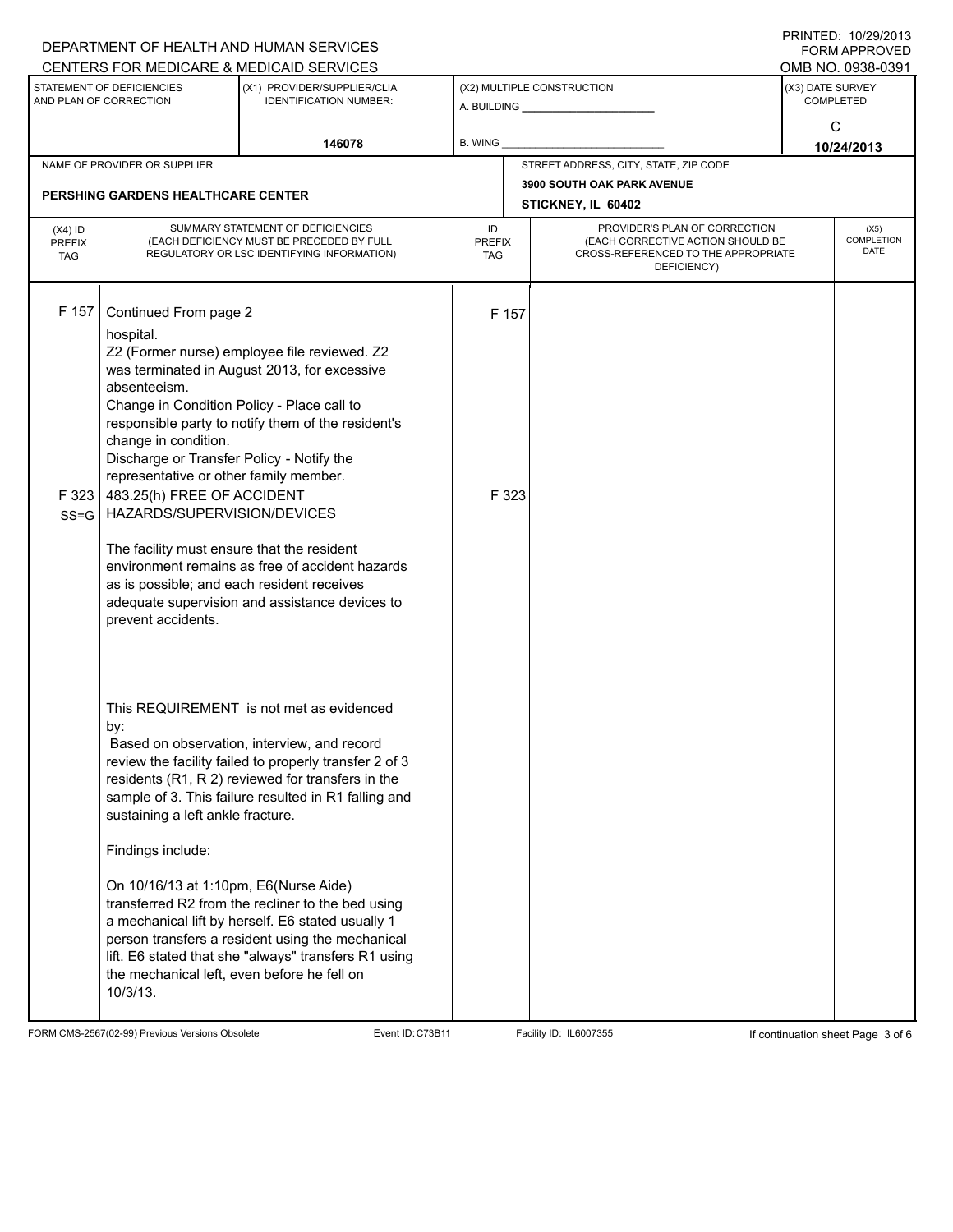|                                                                                                                     |                                                                                                                                                                                                                                                                                                                                                                                                                                                                                                                                                                                                                                                                                                                                                                                                                                                                                                                                                                                                                                                                                                                                                                                                                                                                                                                                                                                                                                                                                                                                                                                                                                                                                                                                                                                                                                                                             | DEPARTMENT OF HEALTH AND HUMAN SERVICES<br>CENTERS FOR MEDICARE & MEDICAID SERVICES |                            |                                                                                                  |                                                                                                                                        |                                           | PRINTED. 10/29/2013<br><b>FORM APPROVED</b><br>OMB NO. 0938-0391 |  |  |
|---------------------------------------------------------------------------------------------------------------------|-----------------------------------------------------------------------------------------------------------------------------------------------------------------------------------------------------------------------------------------------------------------------------------------------------------------------------------------------------------------------------------------------------------------------------------------------------------------------------------------------------------------------------------------------------------------------------------------------------------------------------------------------------------------------------------------------------------------------------------------------------------------------------------------------------------------------------------------------------------------------------------------------------------------------------------------------------------------------------------------------------------------------------------------------------------------------------------------------------------------------------------------------------------------------------------------------------------------------------------------------------------------------------------------------------------------------------------------------------------------------------------------------------------------------------------------------------------------------------------------------------------------------------------------------------------------------------------------------------------------------------------------------------------------------------------------------------------------------------------------------------------------------------------------------------------------------------------------------------------------------------|-------------------------------------------------------------------------------------|----------------------------|--------------------------------------------------------------------------------------------------|----------------------------------------------------------------------------------------------------------------------------------------|-------------------------------------------|------------------------------------------------------------------|--|--|
| STATEMENT OF DEFICIENCIES<br>(X1) PROVIDER/SUPPLIER/CLIA<br>AND PLAN OF CORRECTION<br><b>IDENTIFICATION NUMBER:</b> |                                                                                                                                                                                                                                                                                                                                                                                                                                                                                                                                                                                                                                                                                                                                                                                                                                                                                                                                                                                                                                                                                                                                                                                                                                                                                                                                                                                                                                                                                                                                                                                                                                                                                                                                                                                                                                                                             |                                                                                     | (X2) MULTIPLE CONSTRUCTION |                                                                                                  |                                                                                                                                        | (X3) DATE SURVEY<br><b>COMPLETED</b><br>C |                                                                  |  |  |
|                                                                                                                     |                                                                                                                                                                                                                                                                                                                                                                                                                                                                                                                                                                                                                                                                                                                                                                                                                                                                                                                                                                                                                                                                                                                                                                                                                                                                                                                                                                                                                                                                                                                                                                                                                                                                                                                                                                                                                                                                             | 146078                                                                              | <b>B. WING</b>             |                                                                                                  |                                                                                                                                        | 10/24/2013                                |                                                                  |  |  |
| NAME OF PROVIDER OR SUPPLIER<br><b>PERSHING GARDENS HEALTHCARE CENTER</b>                                           |                                                                                                                                                                                                                                                                                                                                                                                                                                                                                                                                                                                                                                                                                                                                                                                                                                                                                                                                                                                                                                                                                                                                                                                                                                                                                                                                                                                                                                                                                                                                                                                                                                                                                                                                                                                                                                                                             |                                                                                     |                            | STREET ADDRESS, CITY, STATE, ZIP CODE<br><b>3900 SOUTH OAK PARK AVENUE</b><br>STICKNEY, IL 60402 |                                                                                                                                        |                                           |                                                                  |  |  |
| $(X4)$ ID<br><b>PREFIX</b><br><b>TAG</b>                                                                            | SUMMARY STATEMENT OF DEFICIENCIES<br>(EACH DEFICIENCY MUST BE PRECEDED BY FULL<br>REGULATORY OR LSC IDENTIFYING INFORMATION)                                                                                                                                                                                                                                                                                                                                                                                                                                                                                                                                                                                                                                                                                                                                                                                                                                                                                                                                                                                                                                                                                                                                                                                                                                                                                                                                                                                                                                                                                                                                                                                                                                                                                                                                                |                                                                                     |                            | <b>PREFIX</b><br>TAG                                                                             | PROVIDER'S PLAN OF CORRECTION<br>COMPLETION<br>(EACH CORRECTIVE ACTION SHOULD BE<br>CROSS-REFERENCED TO THE APPROPRIATE<br>DEFICIENCY) |                                           |                                                                  |  |  |
| F 323                                                                                                               | Continued From page 3<br>Clinical record documents R1 was admitted to the<br>facility on 3/28/13 with diagnoses of depression,<br>anxiety, respiratory failure, and anemia. Most<br>recent Fall Risk Assessment 9/18/13 scores R1<br>as 11, a high risk for falls. Minimum Data Set<br>(MDS) Section C scores R1 12 out of 15,<br>indicating he is alert and oriented, and Section G<br>documents R1 is a 2 person extensive assist with<br>transfers. Activities of Daily Living (ADL) Skills<br>Analysis 10/1/13 assesses R1 as a 2 person<br>transfer assist by mechanical lift. Incident Report<br>10/3/13 documents R1 was being transferred<br>from the bed to the wheelchair by 1 nurse aide.<br>R1's legs started to give out and he was lowered<br>to the floor. R1 was put back into bed with the<br>assist of 1 nurse and 2 nurse aides. R1 was<br>assessed for pain and injuries, none are noted.<br>R1's statement on Incident Report 10/3/13<br>documents "during transfer while nurse aide is<br>transferring him to the wheelchair, he could not<br>help." Later in the day on 10/3/13, R1 complained<br>of pain to the left ankle, the physician and family<br>were notified, and an x-ray was ordered. X-ray<br>report 10/4/13 documents R1 sustained a hairline<br>fracture of the left ankle. R1 has a fall care plan<br>initially developed on 10/4/13, the day after the<br>fall on 10/3/13. Physician order 10/17/13 for<br>computed tomography of left ankle.<br>On 10/16/13 at 2:10pm, E3(Nurse Aide) stated<br>that she transferred R1 from the bed to<br>wheelchair by herself. R1's legs "gave out" so she<br>lowered R1 to the ground.<br>On 10/16/13 at 2:30pm, E5(Restorative Nurse)<br>stated that she assessed R1's transfer ability on<br>10/1/13, 2 days prior to the fall. E5 stated she<br>attempted to transfer R1 with the assist of |                                                                                     |                            | F 323                                                                                            |                                                                                                                                        |                                           |                                                                  |  |  |

FORM CMS-2567(02-99) Previous Versions Obsolete Event ID:C73B11 Facility ID: IL6007355 If continuation sheet Page 4 of 6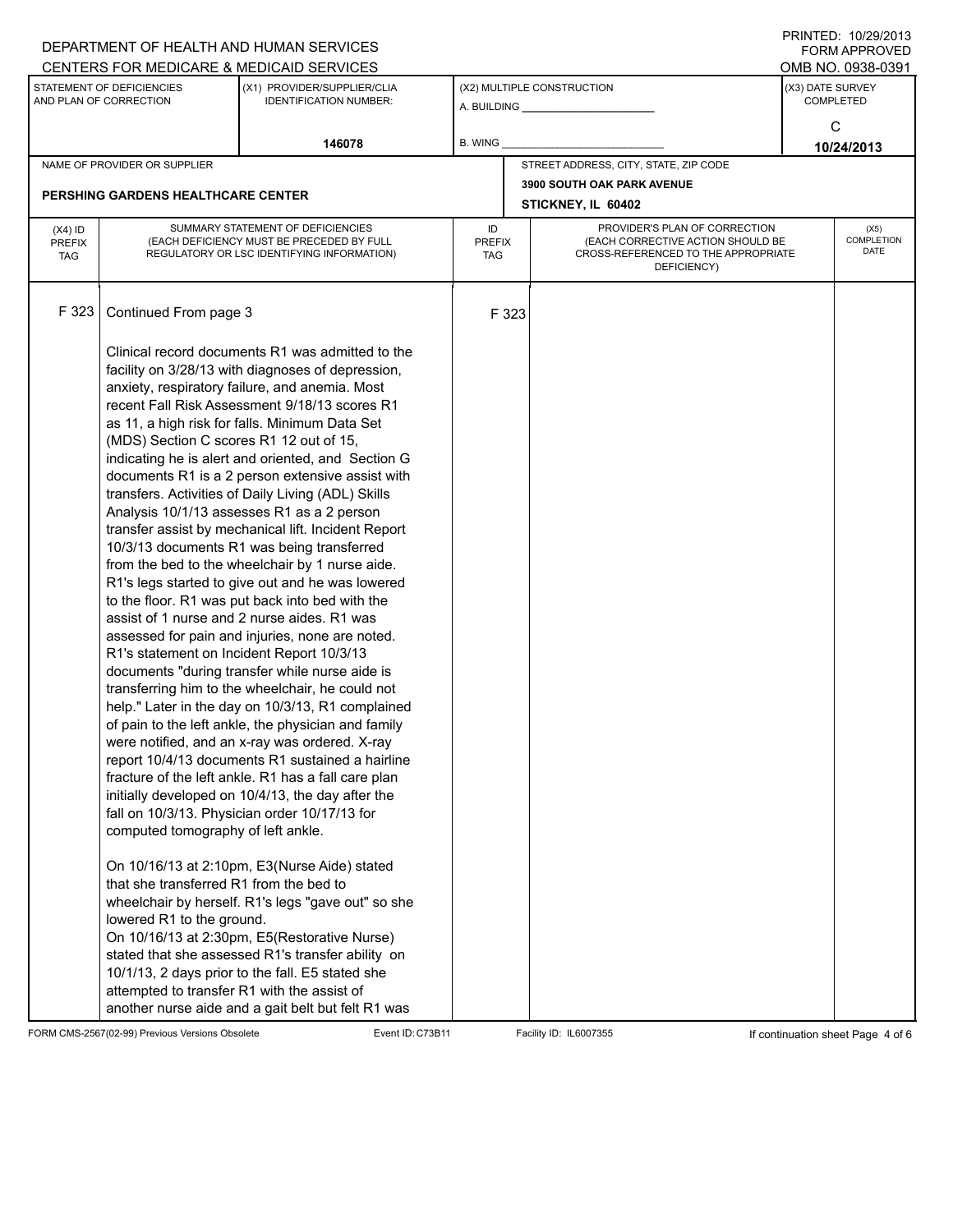|                                                     |                                                                                                                                                                                                                                                                                                                                                                                                                                                                                                                                                                                                                                                                                                                                                                                                                                                                                                                                                                                                                                                                                                                                                                                                                                                                                                                                                                                                                                                                                                                                                                                                                                                                                                                                                                                                                                                                                                                                     | DEPARTMENT OF HEALTH AND HUMAN SERVICES<br>CENTERS FOR MEDICARE & MEDICAID SERVICES |                                   |                                                                                                                          |                                       |                                           | FNINILL, IVIZYIZU IJ<br><b>FORM APPROVED</b><br>OMB NO. 0938-0391 |  |  |  |
|-----------------------------------------------------|-------------------------------------------------------------------------------------------------------------------------------------------------------------------------------------------------------------------------------------------------------------------------------------------------------------------------------------------------------------------------------------------------------------------------------------------------------------------------------------------------------------------------------------------------------------------------------------------------------------------------------------------------------------------------------------------------------------------------------------------------------------------------------------------------------------------------------------------------------------------------------------------------------------------------------------------------------------------------------------------------------------------------------------------------------------------------------------------------------------------------------------------------------------------------------------------------------------------------------------------------------------------------------------------------------------------------------------------------------------------------------------------------------------------------------------------------------------------------------------------------------------------------------------------------------------------------------------------------------------------------------------------------------------------------------------------------------------------------------------------------------------------------------------------------------------------------------------------------------------------------------------------------------------------------------------|-------------------------------------------------------------------------------------|-----------------------------------|--------------------------------------------------------------------------------------------------------------------------|---------------------------------------|-------------------------------------------|-------------------------------------------------------------------|--|--|--|
| STATEMENT OF DEFICIENCIES<br>AND PLAN OF CORRECTION |                                                                                                                                                                                                                                                                                                                                                                                                                                                                                                                                                                                                                                                                                                                                                                                                                                                                                                                                                                                                                                                                                                                                                                                                                                                                                                                                                                                                                                                                                                                                                                                                                                                                                                                                                                                                                                                                                                                                     | (X1) PROVIDER/SUPPLIER/CLIA<br><b>IDENTIFICATION NUMBER:</b>                        |                                   |                                                                                                                          | (X2) MULTIPLE CONSTRUCTION            | (X3) DATE SURVEY<br><b>COMPLETED</b><br>C |                                                                   |  |  |  |
|                                                     |                                                                                                                                                                                                                                                                                                                                                                                                                                                                                                                                                                                                                                                                                                                                                                                                                                                                                                                                                                                                                                                                                                                                                                                                                                                                                                                                                                                                                                                                                                                                                                                                                                                                                                                                                                                                                                                                                                                                     | 146078                                                                              | <b>B. WING</b>                    |                                                                                                                          |                                       |                                           | 10/24/2013                                                        |  |  |  |
|                                                     | NAME OF PROVIDER OR SUPPLIER                                                                                                                                                                                                                                                                                                                                                                                                                                                                                                                                                                                                                                                                                                                                                                                                                                                                                                                                                                                                                                                                                                                                                                                                                                                                                                                                                                                                                                                                                                                                                                                                                                                                                                                                                                                                                                                                                                        |                                                                                     |                                   |                                                                                                                          | STREET ADDRESS, CITY, STATE, ZIP CODE |                                           |                                                                   |  |  |  |
|                                                     |                                                                                                                                                                                                                                                                                                                                                                                                                                                                                                                                                                                                                                                                                                                                                                                                                                                                                                                                                                                                                                                                                                                                                                                                                                                                                                                                                                                                                                                                                                                                                                                                                                                                                                                                                                                                                                                                                                                                     |                                                                                     |                                   | <b>3900 SOUTH OAK PARK AVENUE</b><br>STICKNEY, IL 60402                                                                  |                                       |                                           |                                                                   |  |  |  |
| $(X4)$ ID<br><b>PREFIX</b><br><b>TAG</b>            | SUMMARY STATEMENT OF DEFICIENCIES<br>(EACH DEFICIENCY MUST BE PRECEDED BY FULL<br>REGULATORY OR LSC IDENTIFYING INFORMATION)                                                                                                                                                                                                                                                                                                                                                                                                                                                                                                                                                                                                                                                                                                                                                                                                                                                                                                                                                                                                                                                                                                                                                                                                                                                                                                                                                                                                                                                                                                                                                                                                                                                                                                                                                                                                        |                                                                                     | ID<br><b>PREFIX</b><br><b>TAG</b> | PROVIDER'S PLAN OF CORRECTION<br>(EACH CORRECTIVE ACTION SHOULD BE<br>CROSS-REFERENCED TO THE APPROPRIATE<br>DEFICIENCY) |                                       |                                           | (X5)<br>COMPLETION<br><b>DATE</b>                                 |  |  |  |
| F 323                                               | <b>PERSHING GARDENS HEALTHCARE CENTER</b><br>Continued From page 4<br>too weak for a safe transfer. E5 assessed R1 as<br>a 2 person transfer assist with mechanical lift. E5<br>stated that all mechanical lift transfers should<br>always be done with 2 people. Staff has been<br>trained to do mechanical lifts with 2 people.<br>On 10/16/13 at 3:10pm, E2(Director of Nursing)<br>reviewed the ADL Skills Analysis and stated that<br>R1 was not transferred as assessed by E5. After<br>the fall on 10/3/13, R1 should have had a Fall<br>Risk Assessment. R1 was previously assessed<br>as a high risk for falls so interventions were put<br>into place (side floor matt, low bed, and reclining<br>chair) but a fall care plan was never initiated<br>because R1 did not have a history of falls.<br>On 10/16/13 at 4:15pm, Z1(Physician) stated that<br>safe, good care is expected of the staff at the<br>facility. A resident should receive the care they<br>need. R1 should have been transferred as<br>assessed by E5, and not transferred by 1 person.<br>Z1 stated that R1's ankle fracture was caused by<br>the trauma of the fall.<br>On 10/23/13 at 3:15pm, R1 was in bed eating a<br>late lunch. R1 had just returned from a computerd<br>tomography (CT) of the left ankle, 20 days after<br>the fall. The CT scan was ordered on 10/17/13,<br>the day after investigation was started and 14<br>days after the fall. R1 stated that on 10/3/13, 1<br>nurse aide was trying to transfer him from the bed<br>to the chair by herself. R1 stated that prior to the<br>fall, staff usually uses a mechanical lift or<br>sometimes 2 people manually. "I couldn't transfer<br>with just one person, they knew that. I can't<br>stand." R1 described the fall as his feet were<br>stuck and tangled in the bed frame.<br>Fall Risk Assessment Policy - Residents will be<br>assessed post fall using the Fall Risk |                                                                                     |                                   | F 323                                                                                                                    |                                       |                                           |                                                                   |  |  |  |

FORM CMS-2567(02-99) Previous Versions Obsolete Event ID:C73B11 Facility ID: IL6007355 If continuation sheet Page 5 of 6